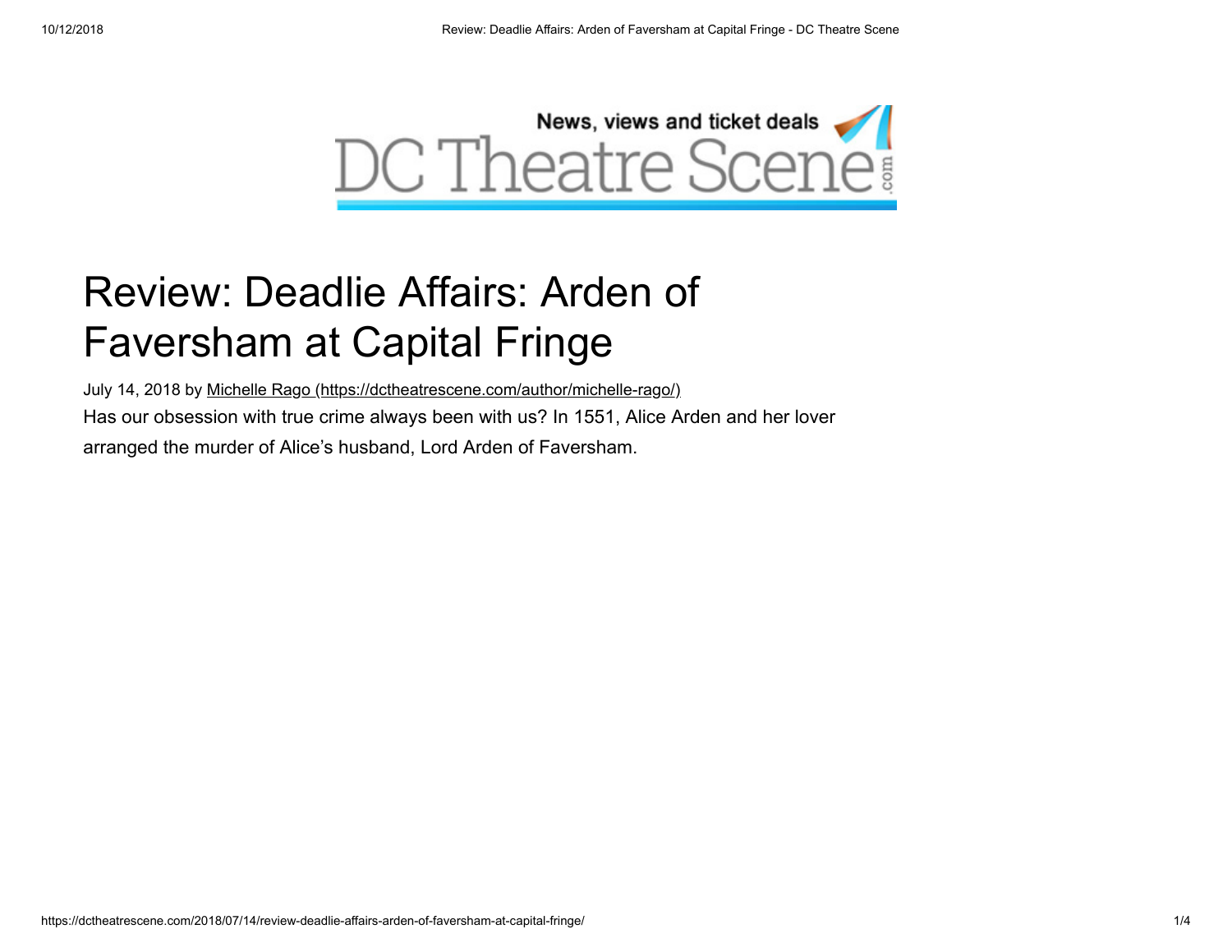

[\(https://www.capitalfringe.org/events/1290-deadlie-affairs-arden-of](https://www.capitalfringe.org/events/1290-deadlie-affairs-arden-of-faversham)faversham) Click image for tickets to Deadlie Affairs at Capital Fringe

In 1592 this true crime sensation was portrayed in a play, *Arden of Faversham* (believed to have been written by multiple authors including, some argue, Shakespeare). "Arden of Faversham" serves as a play within the play in this brief Guillotine Theatre production.

Complete with inside-Fringe jokes, this is a show theater folks can appreciate.

**Deadlie Affairs: Arden of Faversham**

——–

\*\*\*  [\(https://dctheatrescene.com/2015/07/31/dear-evan-hansen-at-arena-stage](https://dctheatrescene.com/2015/07/31/dear-evan-hansen-at-arena-stage-review/3stars/)review/3stars/)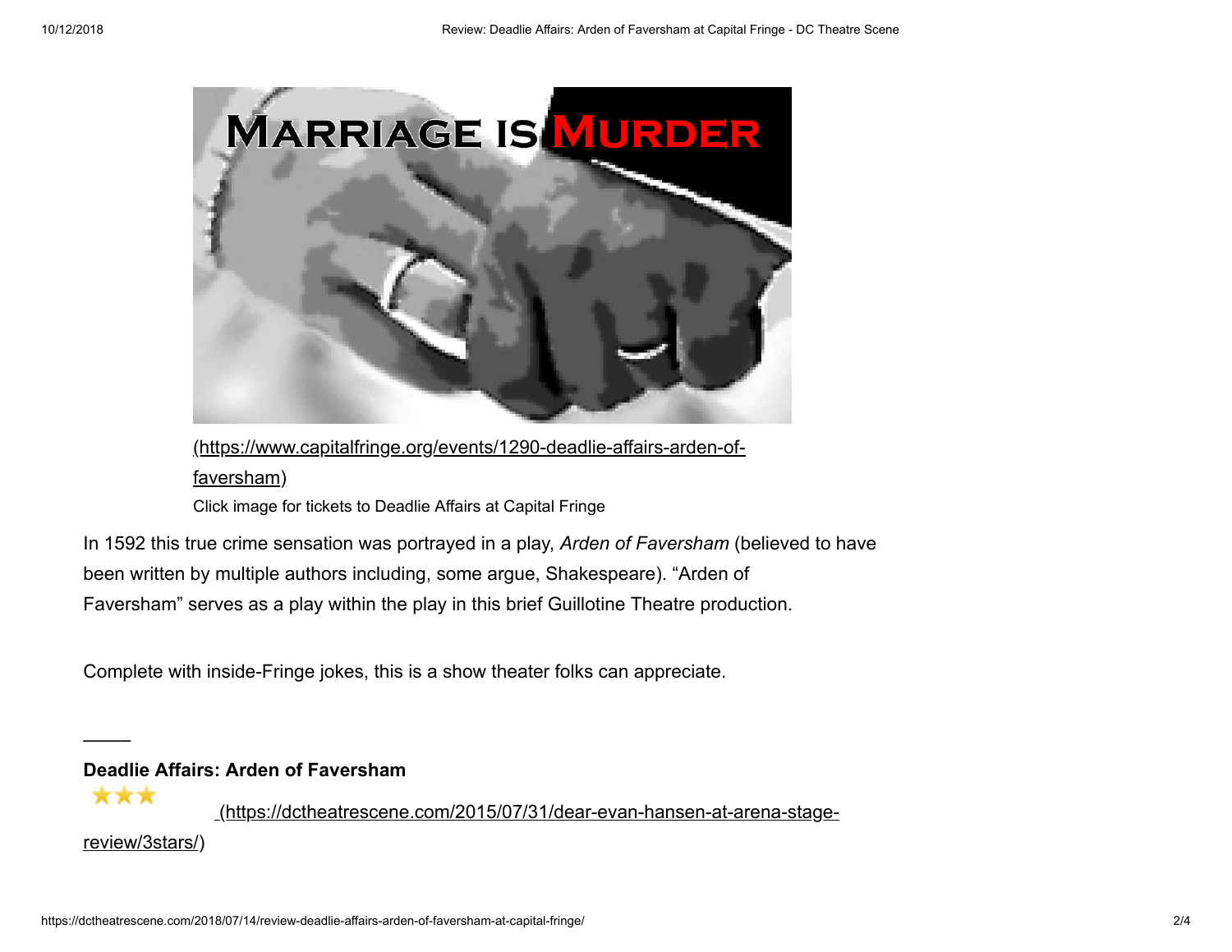——–

## *closes July 28, 2018*

**Details and tickets** [\(https://www.capitalfringe.org/events/1290-deadlie-affairs-arden-of-faversham\)](https://www.capitalfringe.org/events/1290-deadlie-affairs-arden-of-faversham)

Tina (Catherine Aselford) and Cathy (Cate Brewer) are modern-day D.C. actors and roommates lamenting the lack of desirable roles, especially for women. As they are steeped in true crime credits, Tina proposes that they put on "Arden of Faversham" for Fringe. When their landlord Herb (Terence Aselford) comes a-knocking for the rent, he is drawn into an impromptu performance of the original play.

The three take on multiple roles including Alice Arden and her lover, Mosby, Lord Arden, and a series of would-be killers. Tina, Cathy, and Herb employ their knowledge of true crime plots to explore the story and impart lessons learned such as "people with rare dog breeds shouldn't commit crimes."

While the acting was uneven and the transitions between plays a little clunky, the performance improved as we went deeper into "Arden" where the actors seemed more secure in its Elizabethan script. The "hey kids, let's put on a show" vibe takes a dark turn as we see how far a true crime obsession – or Fringe – can push a person.

Deadlie Affairs: Arden of Faversham**.** Creators: Catherine Aselford, Cate Brewer. Featuring: Catherine Aselford, Terence Aselford, Cate Brewer. Stage Manager: Lisa K. Blythe. Produced by Guillotine Theatre. Note that the show is approximately 40 minutes (well under the 60 minutes listed in the Fringe program).